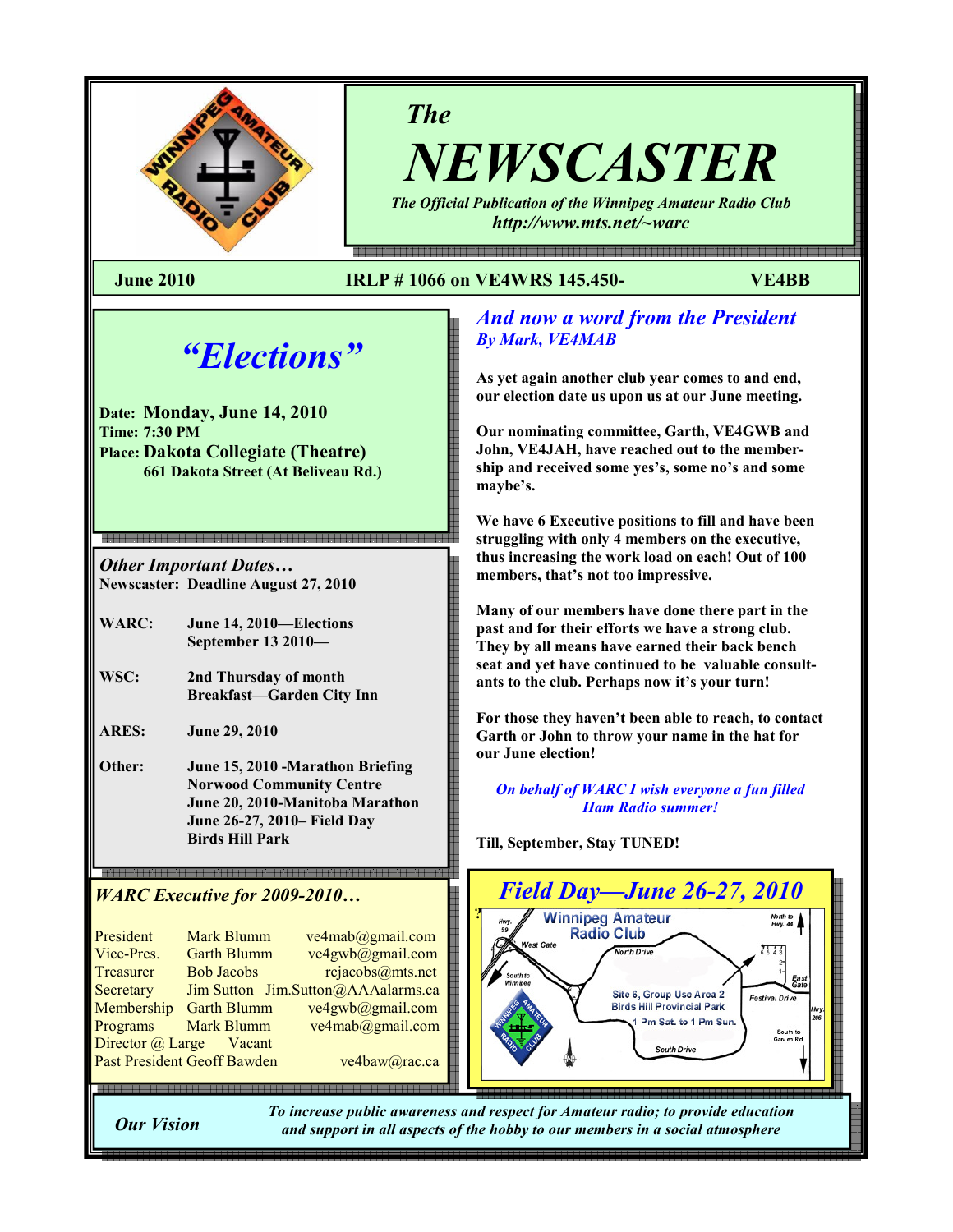#### WARC Meeting Minutes, May 10, 2010 Taken by Jim, VE4SIG

#### Introductions –

2

meeting called to order at 1936hrs. We welcomed a newly minted ham VE4SHS to the meeting

#### Review of minutes of Previous Meeting

Approval moved by VE4GWN and seconded by VE4OAK. Any Business arising from those Minutes none

#### Correspondence –

the Secretary reported no new correspondence.

#### Committee Reports

#### Treasurer –

A cash flow report was not available due to PC prob lems – but could report that our recent Flea Market was the most successful in recent memory with the most tables sold and Ruth's Kitchen taking in almost \$400.

#### Membership –

2

VE4GWB reports a round 100 members due to recent renewals



P.O. Box 9654, Postal Station T Ottawa, Ontario, K1G6K9 Telephone: (613) 780-3333 Toll free: (888) 780-3333 Fax: (613) 998-5919 E-mail: spectrum.amateur@ic.gc.ca http://strategis.ic.gc.ca/epic/internet/insmt-gst.nsf/en /h sf01709e.html

> **IRLP** Node 1066 145.450 MHz -600 KHz (VE4WRS)

Comments or if you just want to reach us : Winnipeg Amateur Radio Club **C/O VE4WSC** 598 St., Mary's Road Winnipeg, MB R2M 3L5

うくのかくりつかくりつか

#### $DX -$

no report was tabled as VE4SN was at home celebrat ing his anniversary

#### ARES -

VE4MBQ reports that there is nothing significant to report beyond what's printed in the May newsletter. He still needs 5 volunteers for the Marathon including one back up person in each of the following areas..

South of the Assiniboine River North of the Assiniboine River East of the Red River

#### Education –

no report

#### Flea Market –

VE4HK he made some changes to the most recent Flea Market all of which were embraced by the member Ship

Door prizes were cash rather than goods Vendor Setup was moved forward to 0945

Press releases sent to most media outlets – resulted in CBC (French) coming down to do a piece including a clip of VE4CY making an HF contact from his car with the French Alps (now on Youtube – just search VE4CY).

We used the WARC PA system for announcing the prize winners (VE4SE informed us there are mike jacks in the room that no one was ever aware of).

We asked attendees to wear Nametags with their name & call sign and the membership thought this was a positive step and should be continued.

Some discussion about the benefits of continuing to have 2 such events a year and it was generally agreed this was s good thing if for no other reason it created an opportunity for people to get together, particularly those out of towners.

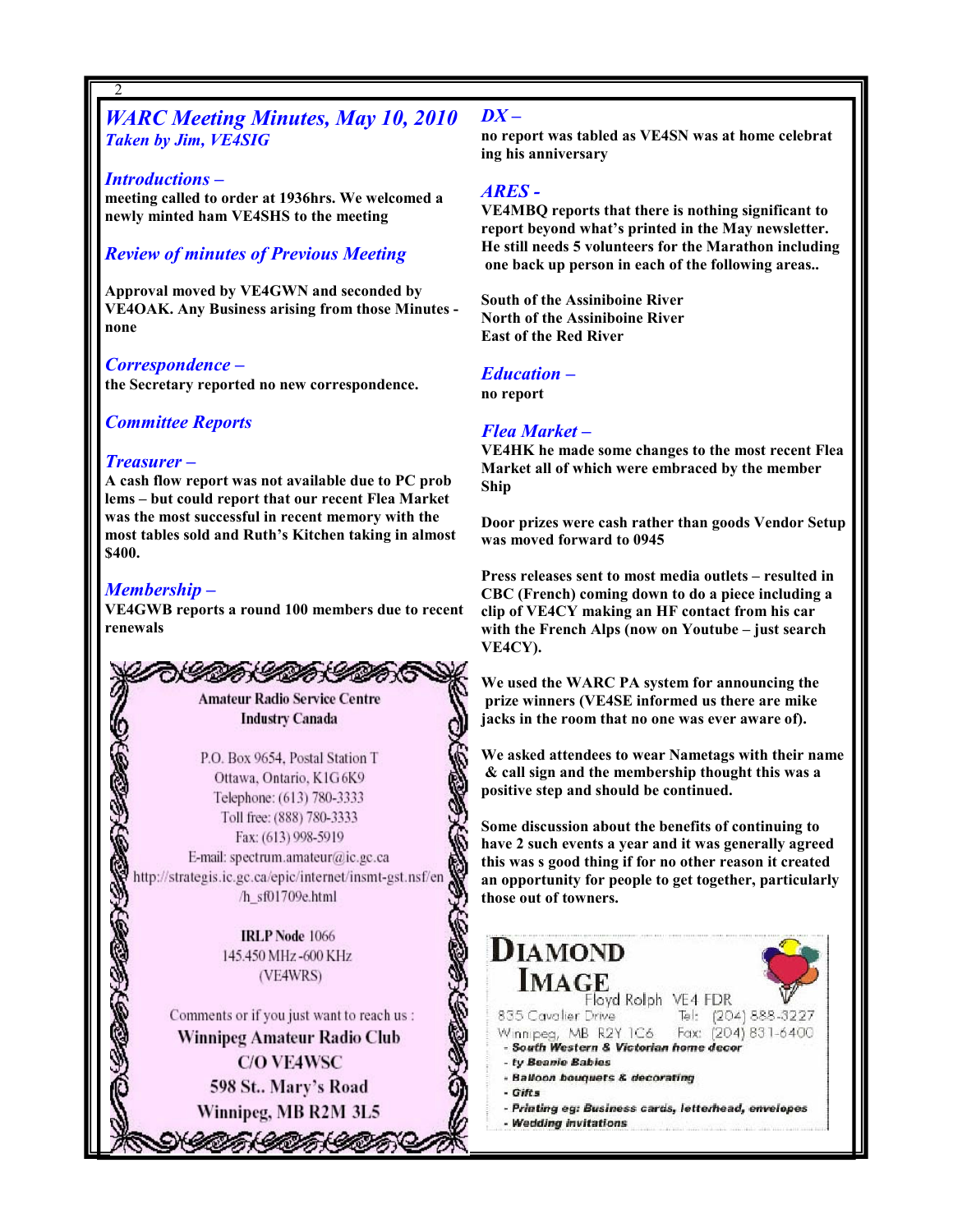#### 3 Field Day –

VE4BDF was not in attendance but VE4SIG confirmed we cannot get into Kapyong Barracks but are still pur suing the Smart Park at U of M (anyone know a con tact?) but had booked our site at Birds Hill. It was asked why we were trying to go somewhere else than Birds Hill and it was stated that Birds Hill is too remote for Media and the public to easily visit. We are still looking for tents (we only have one) and/or trailers to house operating positions.

#### New Business –

the International Peace Garden HamFest is scheduled for 9-11 Jul and MARMFest is scheduled for 13-14 Aug (dates will be in the Newscaster). We have nominated VE4DAR as our candidate for Ham of the Year for the Peace Garden HamFest due to his work on ensuring a Basic course runs every year and his continued work on articles for the newscaster.

June Meeting will (hopefully) feature a presentation on Solar Energy (it time for Field Day) as well as elections.

We now have a presence on Facebook as well as a Twitter feed (search VE4BBWARC).

#### WSC -

Talks are going on between the executive and the Win nipeg Seniors Club about what activities we can work on together - the picture is not as dire as the article in the newscaster would indicate.

#### Storage Locker –

we are in talks with MRS to split the cost of purchasing a Storage Container (~8x8x20) to be stored for free at the compound of Prairie Mobile on Dugald road.

Our portion of the cost of the unit would be approximately \$1500 (one time); our current annual rental charge is \$750.

A motion was put forward by VE4GWN to join with MRS to split the cost of purchasing a storage container (seconded by VE4GKS and carried by a majority)

#### Good & Welfare -

The City of Winnipeg has finalized there new policy on towers (http://winnipeg.ca/ppd/celltowers/default.stm).

Many thanks to VE4HAY and those on his committee that worked on this to a favorable outcome.

Ve4APN (Alexander) passed away on Friday, no obit has yet been published.

## Get Ready… D-Star Is Coming To Winnipeg

D-Star mobile and handheld Amateur radios are available from your Winnipeg ICOM Dealer… Micro-HighTech Communications Ltd. 1348 Main Street, Winnipeg, MB 204-783-1885 Contact George Hill, VE4GDH

Visit Icom on the web.. http://www.icomcanada.com/products/ amateur/amateur.html

#### The Program that night consisted of a presentation on D- Star by Don VE4DWG

#### WPGARES By Jeff, VE4MBQ Emergency Coordinator

Four ARES members operated VE4EOC in the city of Winnipeg Emergency Operations Centre WED 5 MAY during the first-ever Open House at the City EOC which was held to observe Emergency Preparedness Week. Volunteer operators were VE4s: AJO, EH, ESX & MBQ.

Thirty Amateur Radio operators attended CANWARN Spotter Training SAT 15 MAY at the City of Steinbach Fire Station featuring Warning Preparedness Meteorologist Dave Carlsen VE4WXG. Thanks to City of Steinbach/RM of Hanover Municipal Emergency Coordinator Denis Vassart for hosting us in the terrific classroom in the Fire Station. Denis also arranged for a very reasonably priced lunch after training. Amateur Operators who participated were:

VA4s GD & CQD with VE4s : VID, GMT, WAL, XM, GMS, HLO, HAY, DWG, MHZ, GLS, AEW, STS, CY, EDE, AJO, SYM, TRO, MMG, HK, GKS, CDM, GWN, EWN, DJS, ALW, SRG, EGL & MBQ.

Our May General Meeting was the CANWARN Net Control briefing provided by Jeff VE4MBQ.

Our next General Meeting is TUE 29 JUN – last TUE of the month. We will not have a meeting in July but resume in August.

Mgved to adjourn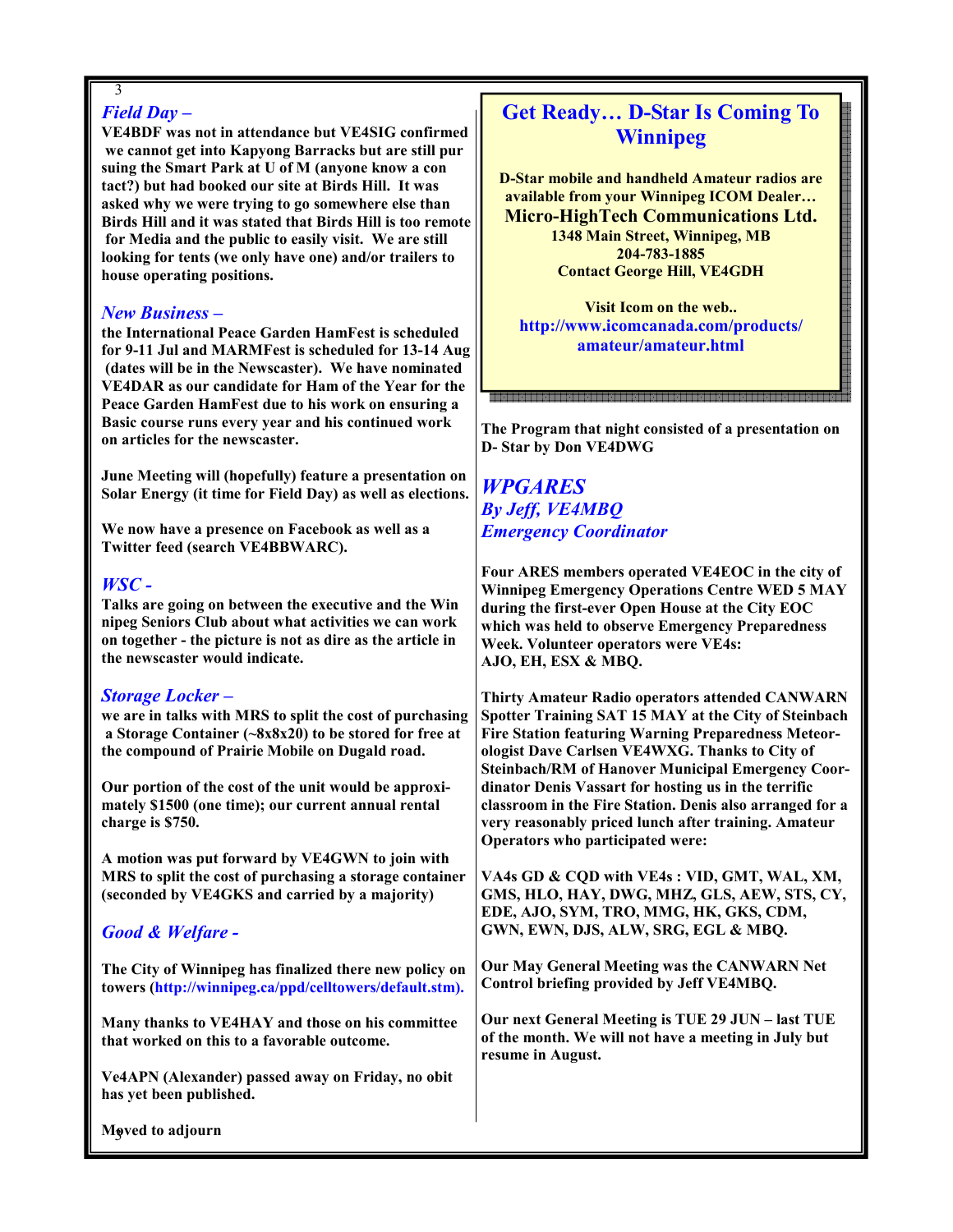#### 4 Manitoba Marathon By Jeff, VE4MBQ

Three Volunteer operators for the Manitoba Marathon SUN 20 JUNE are still needed. If able to volunteer or just looking for more information please send me an email at the above address, call me up on VE4WPG or drop by The Arches on SAT morning.

The Amateur Radio Briefing will be TUE 15 JUN 1930h Norwood Community Centre 87 Walmer (near Lyndale Dive). If you have volunteered for the Marathon but can't make the briefing please let me know in advance who will be attending in your place to take notes & pick up your materials.

It is assumed that all Amateur Radio volunteers have at least a 2m HT & spare battery packs – if you need a "loaner" let me know that in advance too please – there's not a lot of "loaner" gear out there.

Volunteer form is available at http://www.mts.net/~warc/VE4-Volunteer-2010.doc Submit is ASAP as an attachment to Jeff, VE4MBQ at: ve4mbq@mts.net

|                   | <b>NATIONAL EMCOMM FREQUENCIES</b> |                 |
|-------------------|------------------------------------|-----------------|
| SSB               | Frequency                          | <b>Tactical</b> |
| <b>75M - LSB</b>  | 3.675 MHz                          | <b>Alfa</b>     |
| 40 M - LSB        | 7.135 MHz                          | Bravo           |
| 20 M - USB        | 14.135 MHz                         | Charlie         |
| $17M - USB$       | 18.135 MHz                         | Delta           |
| 15 M - USB        | 21.235 MHz                         | Echo            |
| <b>10 M - USB</b> | 28.235 MHz                         | Foxtrot         |
| $_{\rm cw}$       | Frequency                          | <b>Tactical</b> |
| 80 M              | 3.535 MHz                          | Golf            |
| 40 M              | 7.035 MHz                          | Hotel           |
| 20 M              | 14.035 MHz                         | India           |
| 17 M              | 18.075 MHz                         | Juliette        |
| 15 M              | 21.035 MHz                         | Kilo            |
| 10 M              | 28.035 MHz                         | Lima            |
| <b>Digital</b>    | Frequency                          | <b>Tactical</b> |
| <b>80M</b>        | 3.596 MHz                          | Mike            |
| 40 M              | 7.096 MHz                          | November        |
| 40 M              | 7.096 MHz                          | November        |
| 20 M              | 14.096 MHz                         | Oscar           |
| 17 M              | 18.096 MHz                         | Papa            |
| 15 M              | 21.096 MHz                         | Quebec          |
| 10 M              | 28.096 MHz                         | Romeo           |

4

WARC can now be found on Facebook under the group

#### Winnipeg Amateur Radio Club - VE4BB

Started on Thursday, April 29, 2010. Has 31 members and counting. <u>Boooddaadaadaa aadaadaa aadaadaa aadaa aadaa aadaa aadaa aadaa a</u>

## **Summer Events for your Calendar**

Field Day June 26, 27, 2010

Join us at Field Day at Birds Hill Park at Site 6 of Group Use Area 2. Setup begins at 1000 hours and VE4BB will be "On The Air" From 1300 hours Saturday to 1300 Hours Sunday.

Field Day is a great way to experience the many aspects of Amateur Radio. We invite you to bring the whole family and enjoy the fun! You can watch Amateur Radio Operators talk with other HAMS that are miles away, throughout Canada and the US, at stations set up in places like parks, schoolyards! Watch Amateur Radio Operators in action communication around the globe with methods from Morse Code to Satellite or Moon Bounce! Talk-In is 146.820-

#### 47th International HamFest July 9, 10, 11, 2010

The International HamFest is held at the International Peace Garden with activities centering around the Lodge on the US side of the Garden. There are excellent camping facilities right at the HamFest site!

For directions and all the details visit … http://www.mts.net/~holderr/ihf.htm

#### Camp 807 August 3, 4, 5, 2010

This year is being held in Warroad, Minnesota

MARMFEST 16 - August 14, 2010

At the Manitoba Amateur Radio Museum on the grounds of the Manitoba Agricultural Museum in Austin Manitoba, just 120 Kms west of Winnipeg.

For directions and all the details visit … http://www.mts.net/~holderr/marm.htm

Amateur Radio N A Community Resource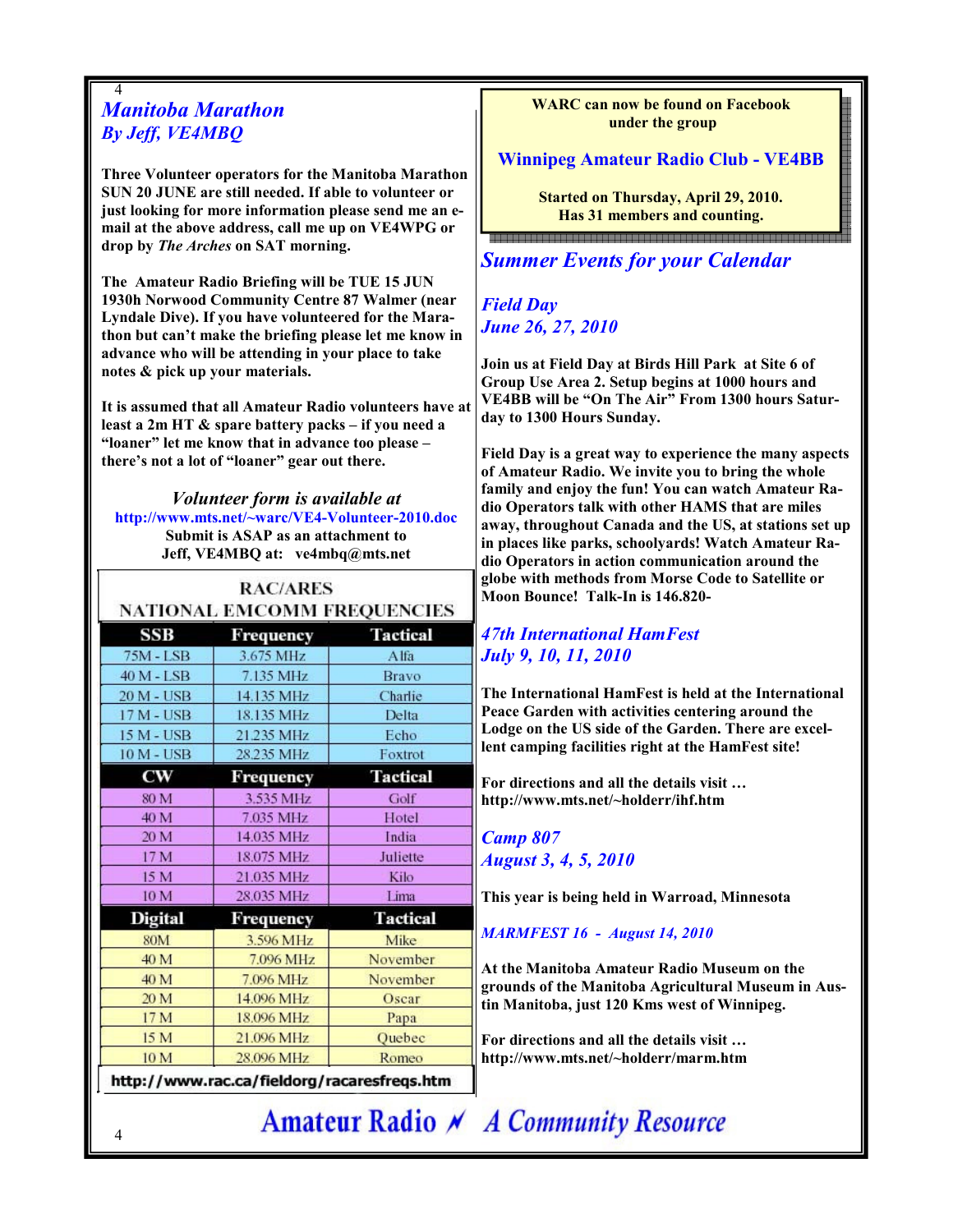| 5                                                                                                     |                                                                                                                                |
|-------------------------------------------------------------------------------------------------------|--------------------------------------------------------------------------------------------------------------------------------|
| <b>Contest Calendar</b>                                                                               | <b>Marconi Memorial HF Contest</b><br>1400Z, Jun 26                                                                            |
| <b>Extracted From</b>                                                                                 | to 1400Z, Jun 27                                                                                                               |
| http://www.hornucopia.com/contestcal/contestcal.html                                                  | <b>ARCI Milliwatt Field Day</b><br>1800Z, Jun 26<br>to 2100Z, Jun 27                                                           |
|                                                                                                       | 1800Z, Jun 26 to 2100Z, Jun 27<br><b>ARRL Field Day</b>                                                                        |
| <b>For June 2010</b>                                                                                  | <b>SARL Digital Contest</b><br>1300Z-1600Z, Jun 27                                                                             |
| <b>NCCC Sprint Ladder</b><br>0230Z-0300Z, Jun 4                                                       |                                                                                                                                |
| <b>DigiFest</b><br>0400Z-1200Z, Jun 5                                                                 | <b>Looking Forward To July 2010</b>                                                                                            |
| and 2000Z, Jun 5                                                                                      | <b>RAC Canada Day Contest</b><br>0000Z-2359Z, Jul 1                                                                            |
| to 0400Z, Jun 6                                                                                       | <b>NCCC Sprint Ladder</b><br>0230Z-0300Z, Jul 2                                                                                |
| and 1200Z-2000Z, Jun 6                                                                                | Venezuelan Ind. Day Contest<br>0000Z, Jul 3 to 2359Z, Jul 4                                                                    |
| Wake-Up! QRP Sprint<br>0600Z-0629Z, Jun 5                                                             | <b>DL-DX RTTY Contest</b><br>1100Z, Jul 3 to 1059Z, Jul 4                                                                      |
| and 0630Z-0659Z, Jun 5                                                                                | PODXS 070 Club 40m Firecracker Sprint                                                                                          |
| and 0700Z-0729Z, Jun 5<br>and 0730Z-0800Z, Jun 5                                                      | 2000 local, Jul 3 to 0200 local, Jul 4                                                                                         |
| <b>SEANET Contest</b><br>1200Z, Jun 5 to 1200Z, Jun 6                                                 | <b>DARC 10-Meter Digital Contest</b><br>1100Z-1700Z, Jul 4<br><b>MI QRP July 4th CW Sprint</b><br>2300Z, Jul 4 to 0300Z, Jul 5 |
| <b>UKSMG Summer Contest</b><br>1300Z, Jun 5 to 1300Z, Jun 6                                           | RSGB 80m Club Championship, CW<br>1900Z-2030Z, Jul 5                                                                           |
| IARU Region 1 Field Day, CW 1500Z, Jun 5 to 1459Z, Jun 6                                              | <b>ARS Spartan Sprint</b><br>0100Z-0300Z, Jul 6                                                                                |
| <b>RSGB National Field Day</b><br>1500Z, Jun 5 to 1500Z, Jun 6                                        | <b>FISTS Summer Sprint</b><br>0000Z-0400Z, Jul 10                                                                              |
| Alabama QSO Part<br>1600Z, Jun 5 to 0400Z, Jun 6                                                      | <b>IARU HF World Championship</b><br>1200Z, Jul 10                                                                             |
| RSGB 80m Club Championship, Data 1900Z-2030Z, Jun 7                                                   | to 1200Z, Jul 11                                                                                                               |
| <b>ARS</b> Spartan Sprint<br>0100Z-0300Z, Jun 8                                                       | <b>Feld Hell Sprint</b><br>1600Z-1800Z, Jul 10                                                                                 |
| <b>NAQCC Straight Key/Bug Sprint</b><br>0030Z-0230Z, Jun 9                                            | <b>SKCC Weekend Sprint</b><br>0000Z-2400Z, Jul 11                                                                              |
| <b>CWops Mini-CWT Test</b><br>1100Z-1200Z, Jun 9                                                      | <b>ARCI Summer Homebrew Sprint</b><br>2000Z-2359Z, Jul 11                                                                      |
| and 1900Z-2000Z, Jun 9<br>and 0300Z-0400Z, Jun 10                                                     | <b>CWops Mini-CWT Test</b><br>1100Z-1200Z, Jul 14<br>and 1900Z-2000Z, Jul 14                                                   |
| <b>NCCC Sprint Ladder</b><br>0230Z-0300Z, Jun 11                                                      | and 0300Z-0400Z, Jul 15                                                                                                        |
| <b>Portugal Day Contest</b><br>0000Z-2400Z, Jun 12                                                    | <b>RSGB 80m Club Championship, SSB</b>                                                                                         |
| <b>Bill Windle QSO Party</b><br>0000Z-2359Z, Jun 12                                                   | 1900Z-2030Z, Jul 14                                                                                                            |
| <b>VK Shires Contest</b><br>0600Z, Jun 12 to 0600Z, Jun 13                                            | <b>DMC RTTY Contest</b><br>1200Z, Jul 17 to 1200Z, Jul 18                                                                      |
| <b>DRCG Long Distance Contest, RTTY</b>                                                               | <b>CQ Worldwide VHF Contest</b><br>1800Z, Jul 17                                                                               |
| 0800Z-1559Z, Jun 12                                                                                   | to 2100Z, Jul 18                                                                                                               |
| and 0000Z-0759Z, Jun 13                                                                               | <b>North American QSO Party, RTTY</b><br>1800Z, Jul 17                                                                         |
| and 1600Z-2359Z, Jun 13                                                                               | to 0600Z, Jul 18                                                                                                               |
| VK/Trans-Tasman 160m Contest, Phone<br>0800Z-1400Z, Jun 12                                            | <b>RSGB Low Power Field Day</b><br>0900Z-1200Z                                                                                 |
| 1100Z-1300Z, Jun 12<br><b>Asia-Pacific Sprint, SSB</b>                                                | and 1300Z-1600Z, Jul 18<br><b>WAB 144 MHz QRO Phone</b><br>1000Z-1400Z, Jul 18                                                 |
| <b>GACW WWSA CW DX Contest</b><br>1500Z, Jun 12                                                       | <b>Run for the Bacon QRP Contest</b><br>0100Z-0300Z, Jul 19                                                                    |
| to 1500Z, Jun 13                                                                                      | <b>NAQCC Straight Key/Bug Sprint</b><br>0030Z-0230Z, Jul 22                                                                    |
| <b>REF DDFM 6m Contest</b><br>1600Z, Jun 12 to 1600Z, Jun 13                                          | RSGB 80m Club Championship, Data                                                                                               |
| <b>ARRL June VHF QSO Party</b><br>1800Z, Jun 12                                                       | 1900Z-2030Z, Jul 22                                                                                                            |
| to 0300Z, Jun 14                                                                                      | <b>NCCC Sprint Ladder</b><br>0230Z-0300Z, Jul 23                                                                               |
| <b>BARTG Sprint 75</b><br>2000Z-2359Z, Jun 12                                                         | <b>RSGB IOTA Contest</b><br>1200Z, Jul 24 to 1200Z, Jul 25                                                                     |
| <b>SKCC Weekend Sprint</b><br>0000Z-2400Z, Jun 13                                                     | <b>SKCC Sprint</b><br>0000Z-0200Z, Jul 28                                                                                      |
| <b>WAB 50 MHz Phone</b><br>0900Z-1500Z, Jun 13<br><b>SARL Youth Day Sprint</b><br>0900Z-1000Z, Jun 16 | <b>NCCC Sprint Ladder</b><br>0230Z-0300Z, Jul 30                                                                               |
| RSGB 80m Club Championship, CW                                                                        | <b>Good Luck In The Contest</b>                                                                                                |
| 1900Z-2030Z, Jun 16                                                                                   |                                                                                                                                |
| 0230Z-0300Z, Jun 18<br><b>NCCC Sprint Ladder</b>                                                      | "Attention New Hams"                                                                                                           |
| <b>SMIRK Contest</b><br>0000Z, Jun 19 to 2400Z, Jun 20                                                |                                                                                                                                |
| All Asian DX Contest, CW<br>0000Z, Jun 19                                                             |                                                                                                                                |
| to 2400Z, Jun 20                                                                                      | Make one of your goals to obtain the                                                                                           |
| <b>AGCW VHF/UHF Contest</b><br>1400Z-1659Z, Jun 19 (144)                                              | "WORKED ALL WINNIPEG AWARD"                                                                                                    |
| and 1700Z-1759Z, Jun 19 (432)                                                                         |                                                                                                                                |
| <b>West Virginia QSO Party</b><br>1600Z, Jun 19 to 0200Z, Jun 20                                      | <b>Work 25 Stations Within Winnipeg</b>                                                                                        |
| <b>Kid's Day Contest</b><br>1800Z-2400Z, Jun 19<br><b>Feld Hell Sprint2</b><br>000Z-2200Z, Jun 19     | Direct contact via "Any mode/any band"                                                                                         |
| <b>Run for the Bacon QRP Contest</b><br>0100Z-0300Z, Jun 21                                           |                                                                                                                                |
| <b>SKCC Sprint</b><br>0000Z-0200Z, Jun 23                                                             | (Stations outside Manitoba within North America require 15<br>contacts and stations outside North America require 10 contacts) |
| RSGB 80m Club Championship, SSB<br>1900Z-2030Z, Jun 24                                                |                                                                                                                                |
| <b>Ukrainian DX DIGI Contest</b><br>1200Z, Jun 26                                                     | Full details/rules are posted on our web site                                                                                  |
| to 1200Z, Jun 27                                                                                      |                                                                                                                                |
| His Maj. King of Spain Contest, SSB<br>1200Z, Jun 26                                                  | http://www.mts.net/~warc//awards.html                                                                                          |
| to 1200Z, Jun 27                                                                                      |                                                                                                                                |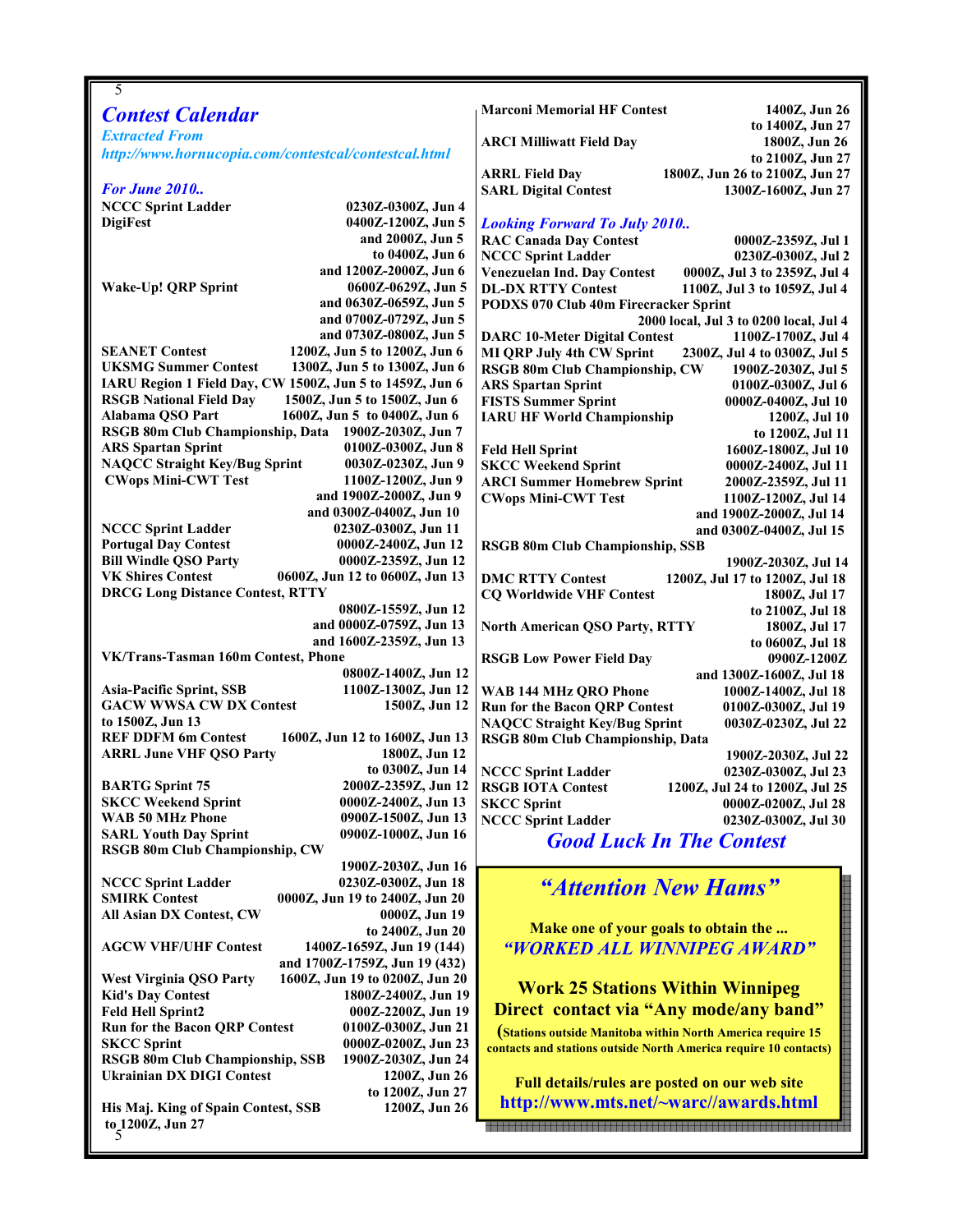## WSC Display At The Forks April 29, 2010 Photos by David, VE4DAR



David, VE4DAR & Ruthie, VE4CRS



## Jan, VE4JS

## What have you done to "promote amateur radio this week"

That line we credit to an old News stalwart, Peter Parker with using in his old VK1 and VK3 casts many years ago and it still stands true -WIA

### Why ham radio for EMCOMM? Link submitted by Alan, VE4YZ

Wall Street Journal— Worst Cell Phone Dead Zones—May 28, 2010

http://online.wsj.com/article/ SB100014240527487042692045752705627897 13490.html?mod=rss\_US\_News

6 gobbling iPhones and the system will collapse !! And that's normal day-to-day traffic. In an emergency, add a couple of hundred thousand concurrent band

## News From The Net

#### RAC Bulletin Special Event Station VE7TUB

The Nanaimo Amateur Radio Association, VE7NA, ( www.ve7na.ca ) will host a 24 hour special events station VE7TUB beginning on July 24, 2010 to commemorate the annual running of the World Championship Bathtub Race to be held on 25 July 2010 in Nanaimo, British Columbia.

For more information on the World Championship Bathtub Race visit www.bathtubbing.com. For more information on special event station VE7TUB visit www.ve7tub.ca.

Thank you very much, Jean-Michel Hanssens, VA7CIP Media and Community Relations, Nanaimo Amateur Radio Association



#### Durham Radio Newsletter Submitted by Derek, VE4HAY

If you would like the latest updates and sales information sent to your email please drop Jami a line at:

#### jamit@durhamradio.com

Simply write something like: "Please sign me up"

#### World Radio Online Zine Submitted by Derek, VE4HAY

Latest June issue of World Radio Online magazine is available at:

http://www.worldradiomagazine.com/

This is a free PDF publication from the publisher's of CQ Magazine. Enjoy!

Did I mention that it's FREE !!!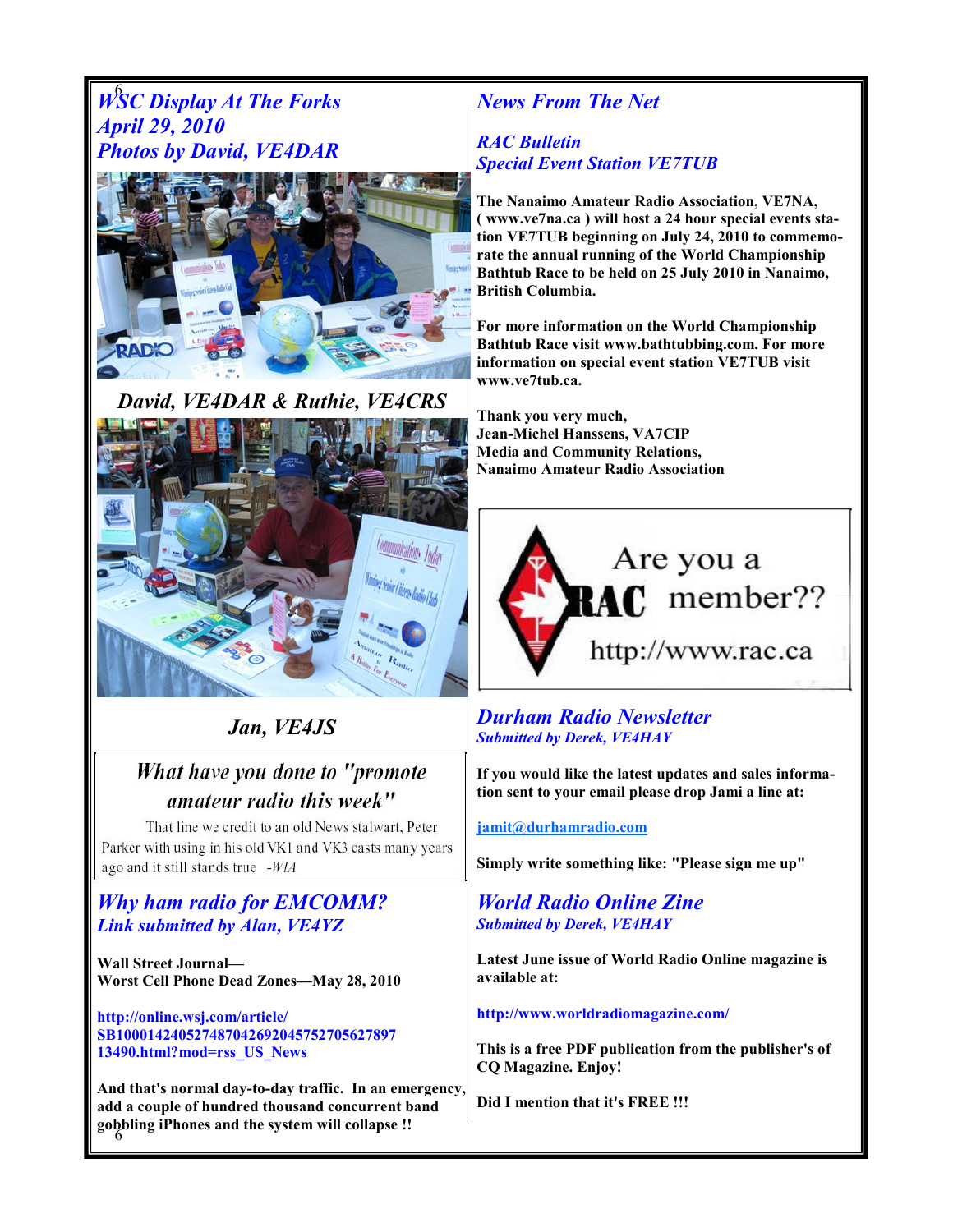7 From: amsat-bb-bounces@amsat.org On Behalf Of David - KG4ZLB Submitted by Alan, VE4YZ

The "dead-but-alive" telecommunications satellite, Galaxy-15 <http://www.orbital.com/SatellitesSpace/ Communications/PanAmSat/>, has begun to enter the space of neighbouring craft, and their operators are planning evasive action.

"Zombie-sat" has captured the imagination of the internet space forums these past few weeks. It's probably the nickname that's done it.

When we sit on the sofa skipping across the smorgasbord of channels with our remote-controls, we don't usually give much thought to the "bent pipes" that sit 36,000km above our heads, delivering the televisual feast.

Intelsat's Galaxy-15 <http://www.intelsat.com/ resources/galaxy-15/operational-status.asp> satellite was put in geostationary orbit five years ago to redistribute TV services to cable companies across North America, and also to send navigation data to aeroplanes to improve the accuracy of their GPS receivers.

But the "bird" experienced a major hiccup at the beginning of April.

It's not known precisely what happened. One possibility is that it was damaged by high-speed particles billowing off the Sun in a solar storm - an ever-present danger for orbiting electronics.

The satellite is still operational: it's still "on", but Intelsat cannot control it. Any signal it receives, it retransmits at high power. It's a very unusual situation.

What doesn't help is the fact that Galaxy-15, which is supposed to sit at 133 degrees West (over the eastern Pacific), is drifting slowing eastwards by about 0.05 degrees a day.

This will take it into the path of other satellites, and first to have an issue is AMC-11 <http://www.sesworldskies.com/worldskies/satellites/01\_amc-fleet/amc-11/index.php>, another TV services spacecraft operated by SES World Skies <http://www.sesworldskies.com/worldskies/index.php>.

If SES were to do nothing, Zombie-sat would soon start picking up and retransmitting signals sent to AMC 11. To users on the ground who depend on AMC 11 for their daily dose of MTV, this could lead to a horrendous mash-up.

It would be like trying to listen to two people who are

shouting the same conversation at you.

So, SES World Skies will today begin a delicate orbital dance, in which they will allow AMC 11 to drift in tandem with Galaxy-15 while at the same time sneaking up another satellite behind the pair.

The plan is for the SES controllers to then leapfrog many of the services on AMC-11 across to this other satellite, known as SES-1, thereby minimising the disruption to customers.

The manoeuvres are unprecedented, says Alan Young, the chief technology officer with SES World Skies.

 "The closest AMC-11 and Galaxy-15 will come is measured in kilometres, and in space terms that's quite close. But the risk here is not one of collision; we're not at all concerned about that.

The problem is that they're so close when viewed from Earth that it's not easy to distinguish between the two satellites and seeing as they both operate in the same frequency band, there will be interference if we're not careful.

 "We've gone to a number of measures, including moving customers on AMC-11 on to a very large uplink antenna. This means we can very finely discriminate between the two spacecraft so that we can direct all of the energy into AMC-11 and as little energy as possible into Galaxy-15. If you don't put anything into Galaxy-15, you won't get anything out."

AMC-11 will eventually be moved back to its orbital slot to resume normal operations once the zombie has passed through, which should be 7 June.

All satellite operators and comms companies will have to work out what Galaxy-15 means to them. Here at the BBC, we've had to consider how some of our international services like the BBC World News channel <http://www.bbcworldnews.com> might be affected.

This channel is fed through Intelsat's Galaxy-13 platform. The most recent calculations suggest everything should be fine.

Anyone sitting on their sofa in North America should be oblivious to the space waltz that is about to take place.

There are some wider issues, however. For satellite manufacturers, there will be keen interest in understanding exactly what happened to Galaxy-15.

Satellites have redundant, or back-up systems <http:// news.bbc.co.uk/1/hi/sci/tech/8458203.stm>; and when